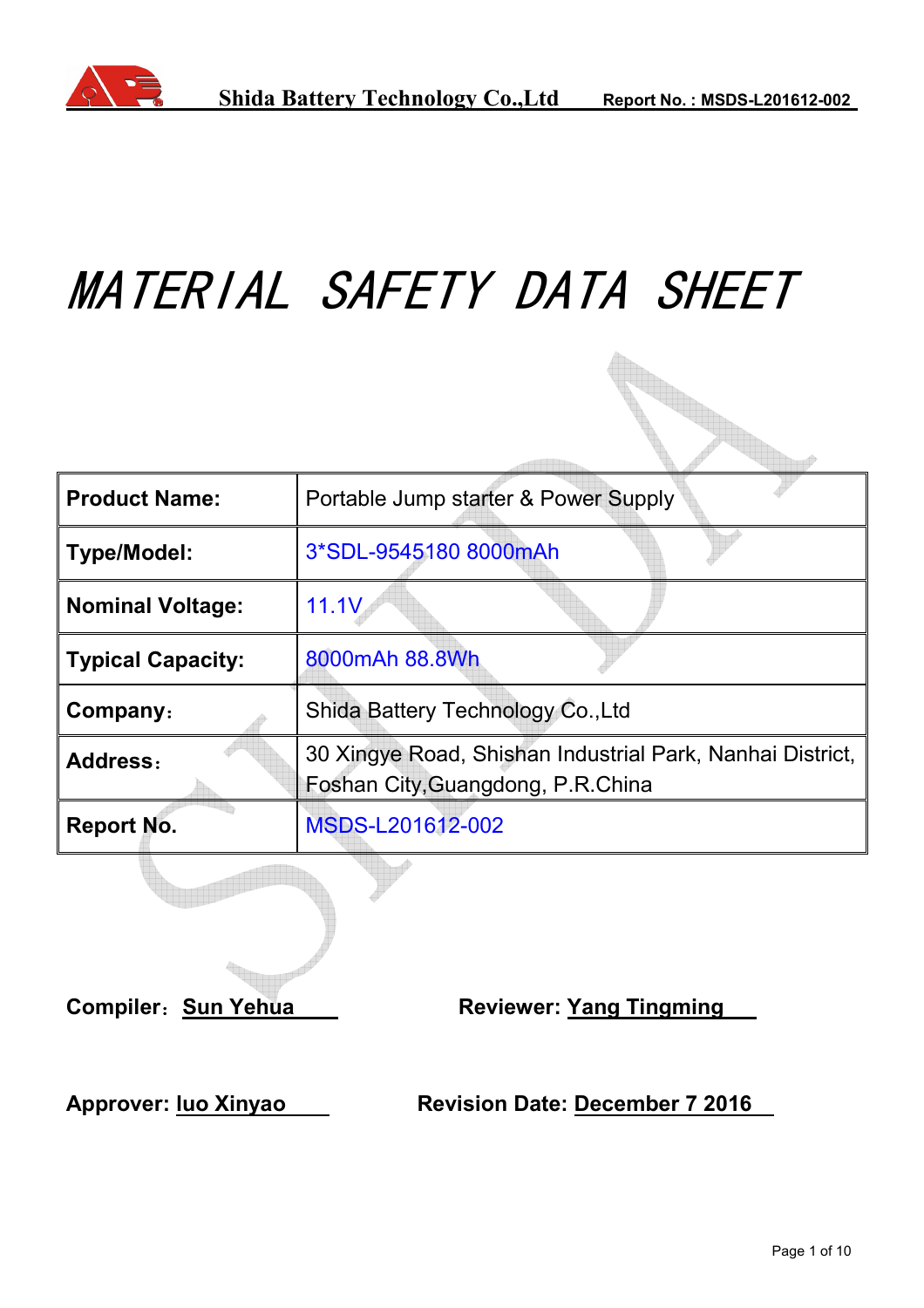

**Material Safety Data Sheet** 

**Reference to ST/SG/AC.10/30/Rev.6 (GHS)** 

# **Section 1 - Chemical Product and Company Identification**

#### **Chemical product identification**

**Manufacturer:** Shida Battery Technology Co.,Ltd

**Address:** 30 Xingye Road, Shishan Industrial Park, Nanhai District, Foshan City,Guangdong,

P.R.China

**Tel:** 0757-86688555

**Fax:** 0757-86688199

**Post code:** 528225

**Further Information obtainable from** 

**Emergency telephone:** 0757-86688555

**E-mail:** luo@shida-batteries.com

# **Section 2 - Hazards Identification**

**Emergency overview:** This product is an article which contains a chemical substance.

Safety information is given for exposure to the article as sold. Intended use of the product should not result in

exposure to the chemical substance. This is a battery.

In case of rupture: the below hazards exist.

#### **CAS# 7429-90-5**

**Classification according to GHS**  Specific target organ toxicity, repeated exposure (1) (Lung) Hazardous to the aquatic environment, long-term hazard (4) Label elements



# **Hazard statement(s):**

H372 Causes damage to organs through prolonged or repeated exposure (Lung)

H413 May cause long lasting harmful effects to aquatic life

Precautionary statement(s):

#### **Prevention:**

P260 Do not breathe dust.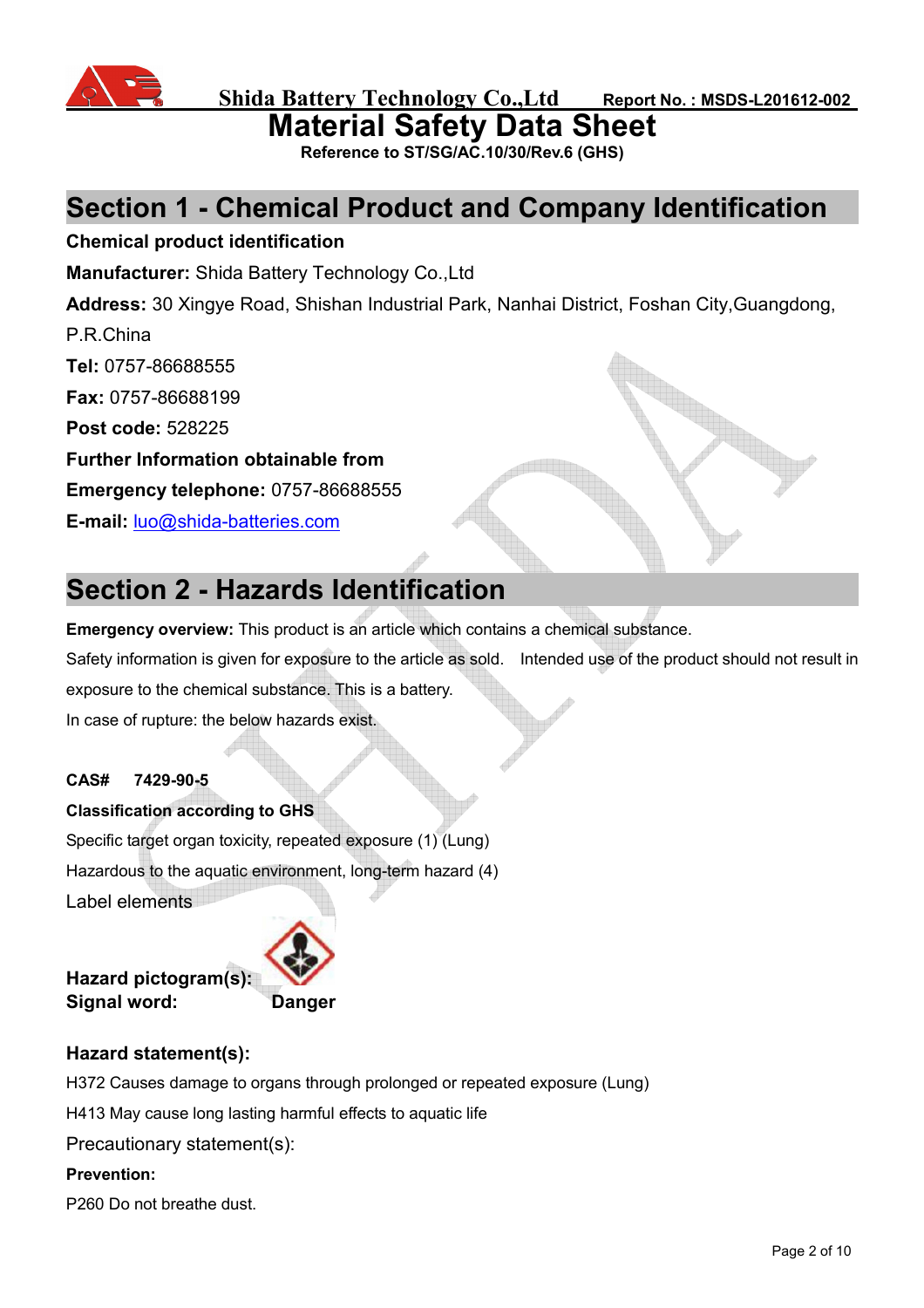

P264 Wash skin and clothing thoroughly after handling.

P270 Do not eat, drink or smoke when using this product.

P273 Avoid release to the environment.

#### **Response:**

P314 Get medical advice if you feel unwell.

#### **Storage**

None.

#### **Disposal:**

P501 Contents handling to approved waste treatment plants.

#### **CAS# 7440-50-8**

#### **Classification according to GHS**

Specific target organ toxicity, single exposure; Respiratory tract irritation (3)

Specific target organ toxicity, repeated exposure (1) (liver)

Hazardous to the aquatic environment, long-term hazard (3)

#### **Label elements**



**Signal word: Danger**



**Hazard statement(s):** 

H335 May cause respiratory irritation

H372 Causes damage to organs through prolonged or repeated exposure (liver)

H412 Harmful to aquatic life with long lasting effects

#### **Precautionary statement(s):**

#### **Prevention:**

P271 Use only outdoors or in a well-ventilated area.

P260 Do not breathe dust.

P264 Wash skin and clothing thoroughly after handling.

P270 Do not eat, drink or smoke when using this product.

P273 Avoid release to the environment.

#### **Response:**

P304 + P340 IF INHALED: Remove person to fresh air and keep comfortable for breathing.

P312 Call a POISON CENTER or doctor, if you feel unwell.

#### **Storage**

P403 + P233 Store in a well-ventilated place. Keep container tightly closed.

#### **Disposal:**

P501 Contents or container handling to approved waste treatment plants.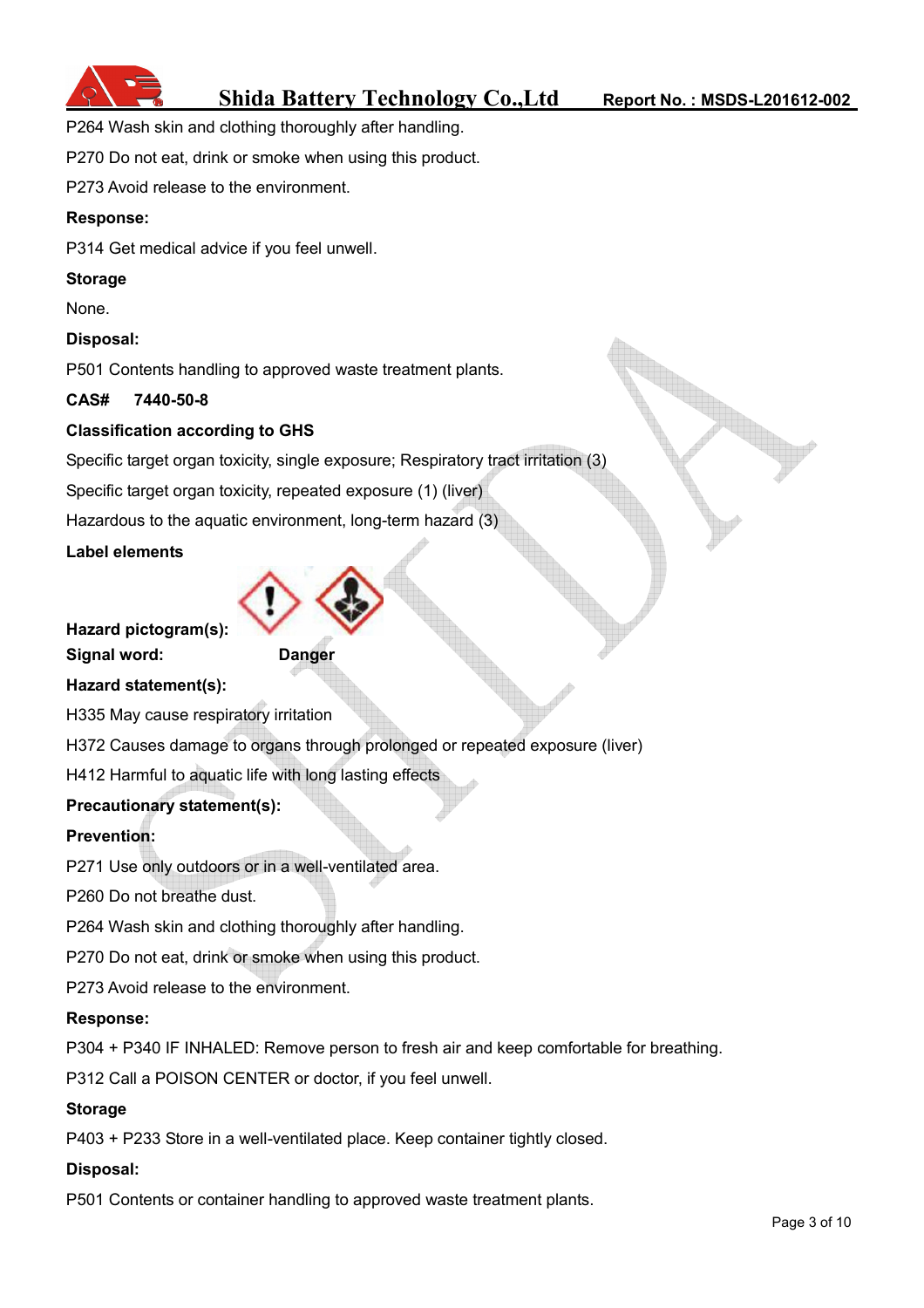

**Other hazards** 

**Physical and chemical hazards:** See Section 10

**Human health hazards:** See Section 11

**Environmental hazards:** See Section 12

# **Section 3 - Composition, Information on Ingredients**

#### **Chemical characterization: Mixture**

| <b>Chemical Composition</b>   | CAS No.    | EC#       | Weight (%) |  |
|-------------------------------|------------|-----------|------------|--|
| <b>Lithium Cobalt Oxide</b>   | 12190-79-3 | 235-362-0 | $28 - 35$  |  |
| Graphite                      | 7782-42-5  | 231-955-3 | $14 - 20$  |  |
| Copper foil                   | 7440-50-8  | 231-159-6 | $8 - 15$   |  |
| Polyvinylidene fluoride resin | 24937-79-9 | 200-867-7 | <3         |  |
| Lithium Hexafluorophosphate   | 21324-40-3 | ---       | ~10        |  |
| Aluminum                      | 7429-90-5  | 231-072-3 | <3         |  |

# **Section 4 - First Aid Measures**

#### **Description of first aid measures**

**General information** No special measures required.

#### **After eye contact**

Flush eyes with plenty of water for several minutes while holding eyelids open. Get medical attention if irritation persists.

#### **After skin contact**

Remove contaminated clothing and shoes. Immediately wash with water and soap and rinse thoroughly. Wash clothing and shoes before reuse. If irritation occurs, get medical attention.

#### **After inhalation**

Remove victim to fresh area. Administer artificial respiration if breathing is difficult. Seek medical attention.

#### **After swallowing**

**Do not induce vomiting. Get medical attention.** 

**Personal protective equipment for first-aid responders:** No data available.

**Most important symptoms/effects, acute and delayed:** No data available.

**Indication of immediate medical attention and special treatment needed:** No data available**.** 

# **Section 5 - Fire Fighting Measures**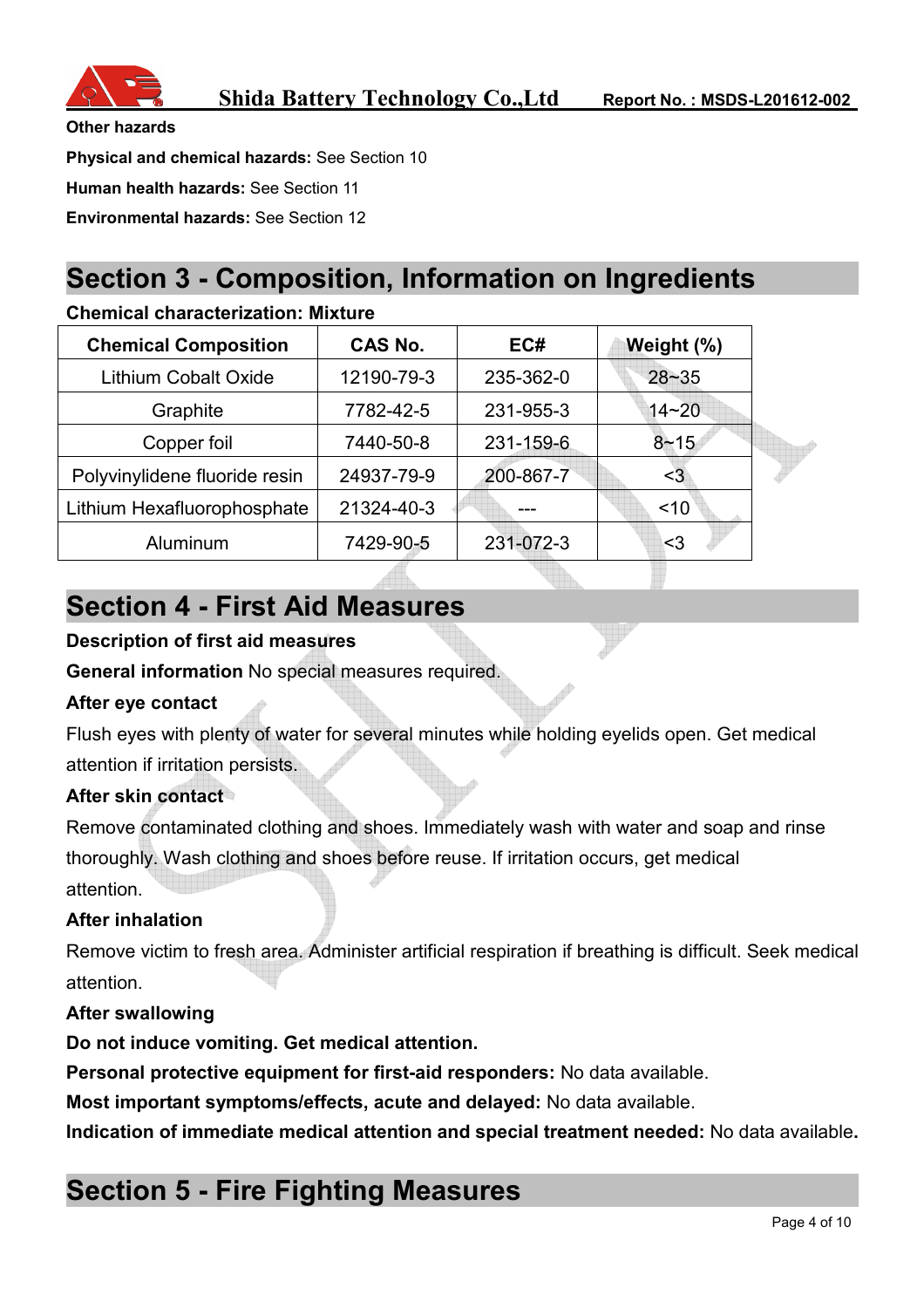

#### **Suitable extinguishing media:**

Use extinguishing agent suitable for local conditions and the surrounding environment .Such as dry powder,  $CO<sub>2</sub>$ .

#### **Unsuitable extinguishing media:**

No data available.

#### **Special hazards arising from the chemical:**

Special hazards arising from the substance or mixture

Battery may burst and release hazardous decomposition products when exposed to a fire situation. Lithium ion batteries contain flammable electrolyte that may vent, ignite and produce sparks when subjected to high temperature( $>150^{\circ}$  (302°F)), when damaged or abused (e.g. mechanical damage or electrical overcharging); may burn rapidly with flare-burning effect; may ignite other batteries in clothes proximity.

#### **Specific protective actions for fire-fighters:**

Protective equipment: Wear self-contained respirator. Wear fully protective impervious suit.

# **Section 6 - Accidental Release Measures**

#### **Personal precautions**

Wear protective equipment. Keep unprotected persons away. Ensure adequate ventilation

**Protective equipment:** 

**No data available.** 

**Emergency procedures:** 

**Remove ignition sources, evacuate area. Sweep up using a method that does not generate dust. Collect as much of the spilled material as possible, placed the spilled material into a suitable disposal container. Keep spilled material out of sewers, ditches and bodies of water.** 

#### **Environmental precautions:**

Do not allow material to be released to the environment without proper governmental permits.

#### **Methods and materials for containment and cleaning up:**

All waste must refer to the United Nations, the national and local regulations for disposal.

**See Section 7 for information on safe handling.** 

**See Section 8 for information on personal protection equipment.** 

**See Section 13 for disposal information.** 

# **Section 7 - Handling and Storage**

#### **Precautions for safe handling**

Consumption of food and beverage should be avoided in work areas.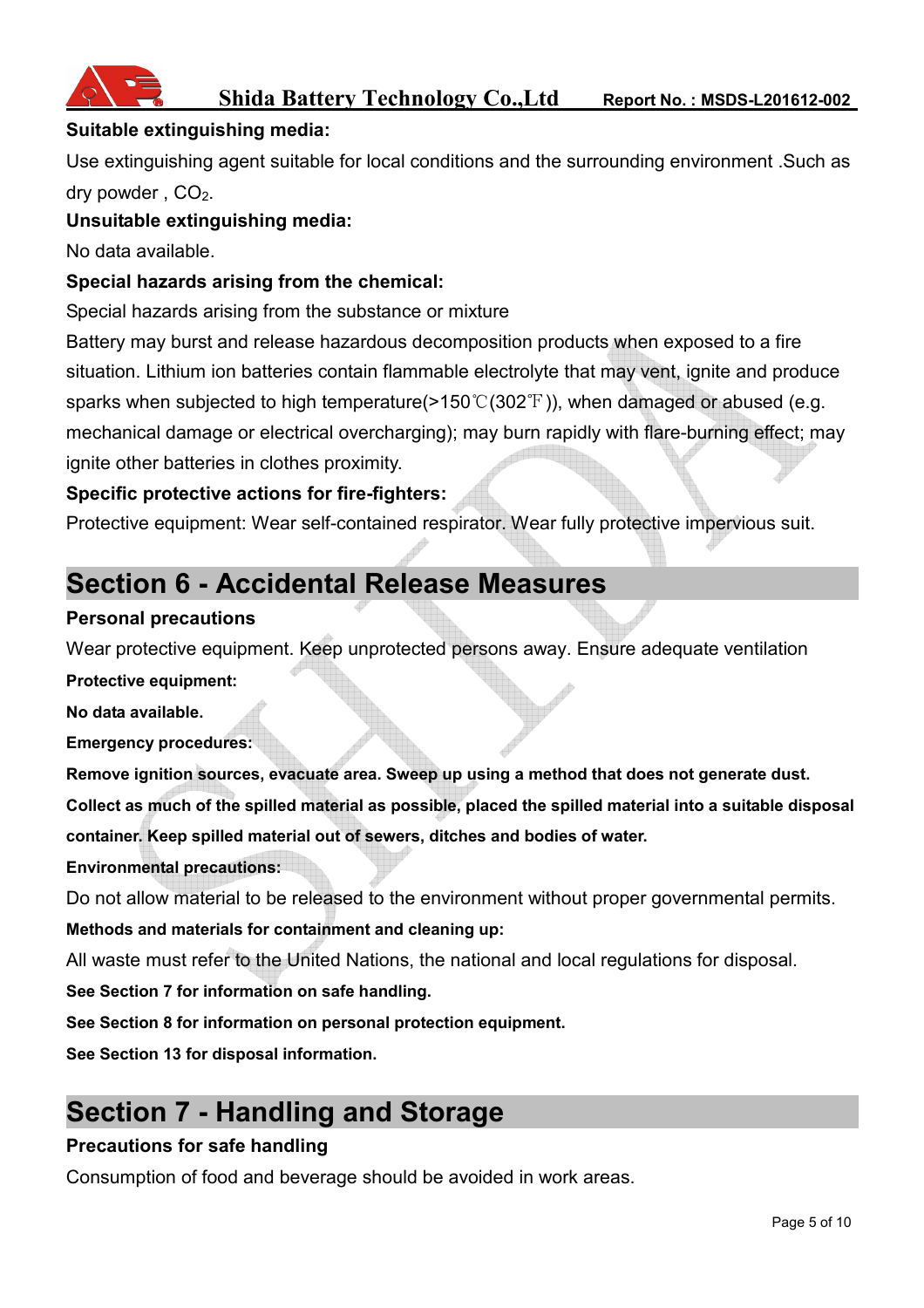

Wash hands with soap and water before eating, drinking.

Ground containers when transferring liquid to prevent static accumulation and discharge.

#### **Information about fire and explosion protection**

Batteries may explode or cause burns, if disassembled, crushed or exposed to fire or high temperatures. Do not short or install with incorrect polarity.

#### **Conditions for safe storage, including any incompatibilities**

#### **Requirements to be met by storerooms and receptacles**

Store in a cool, dry, well-ventilated place.

#### **Information about storage in one common storage facility**

Keep away from heat, avoiding the long time of sunlight.

#### **Further information about storage conditions**

Keep container tightly sealed.

**Specific and use**  No data available.

### **Section 8 - Exposure Controls, Personal Protection**

#### **Control parameters**

| CAS No.    | <b>ACGIH</b>                       | <b>NIOSH</b>                                        |                                    |
|------------|------------------------------------|-----------------------------------------------------|------------------------------------|
| 15365-14-7 | N/A<br>N/A                         |                                                     | N/A                                |
| 7782-42-5  | TLV-TWA 2mg/m3                     | REL-TWA 2.5mg/m3                                    | PEL-TWA 15mppcf<br>PEL-TWA 20mppcf |
| 7440-50-8  | TLV-TWA 0.2mg/m3<br>TLV-TWA 1mg/m3 | REL-TWA 1mg/m3<br>REL-TWA 0.1mg/m3                  | PEL-TWA 0.1mg/m3<br>PEL-TWA 1mg/m3 |
| 24937-79-9 | N/A                                |                                                     | N/A                                |
| 7429-90-5  | TLV-TWA 10mg/m3<br>TLV-TWA 5mg/m3  | REL-TWA 2mg/m3<br>REL-TWA 5mg/m3<br>REL-TWA 10mg/m3 | PEL-TWA 5mg/m3<br>PEL-TWA 15mg/m3  |

#### **Appropriate engineering controls:**

The usual precautionary measures for handling chemicals should be followed.

Keep away from foodstuffs, beverages and feed.

Remove all soiled and contaminated clothing immediately.

Wash hands before breaks and at the end of work.

#### **Personal protective equipment**

**Respiratory protection:** Wear suitable protective mask in order to reduce the respiratory system. A large number of leakage, wear chemical protective clothing, including self-contained breathing apparatus.

**Hand Protection:** Wear appropriate protective gloves to reduce skin contact.

**Eyes Protection:** Wear safety goggles or eye protection combined with respiratory protection.

Skin and Body Protection: Working environment required, wear suitable protective clothing to minimize contact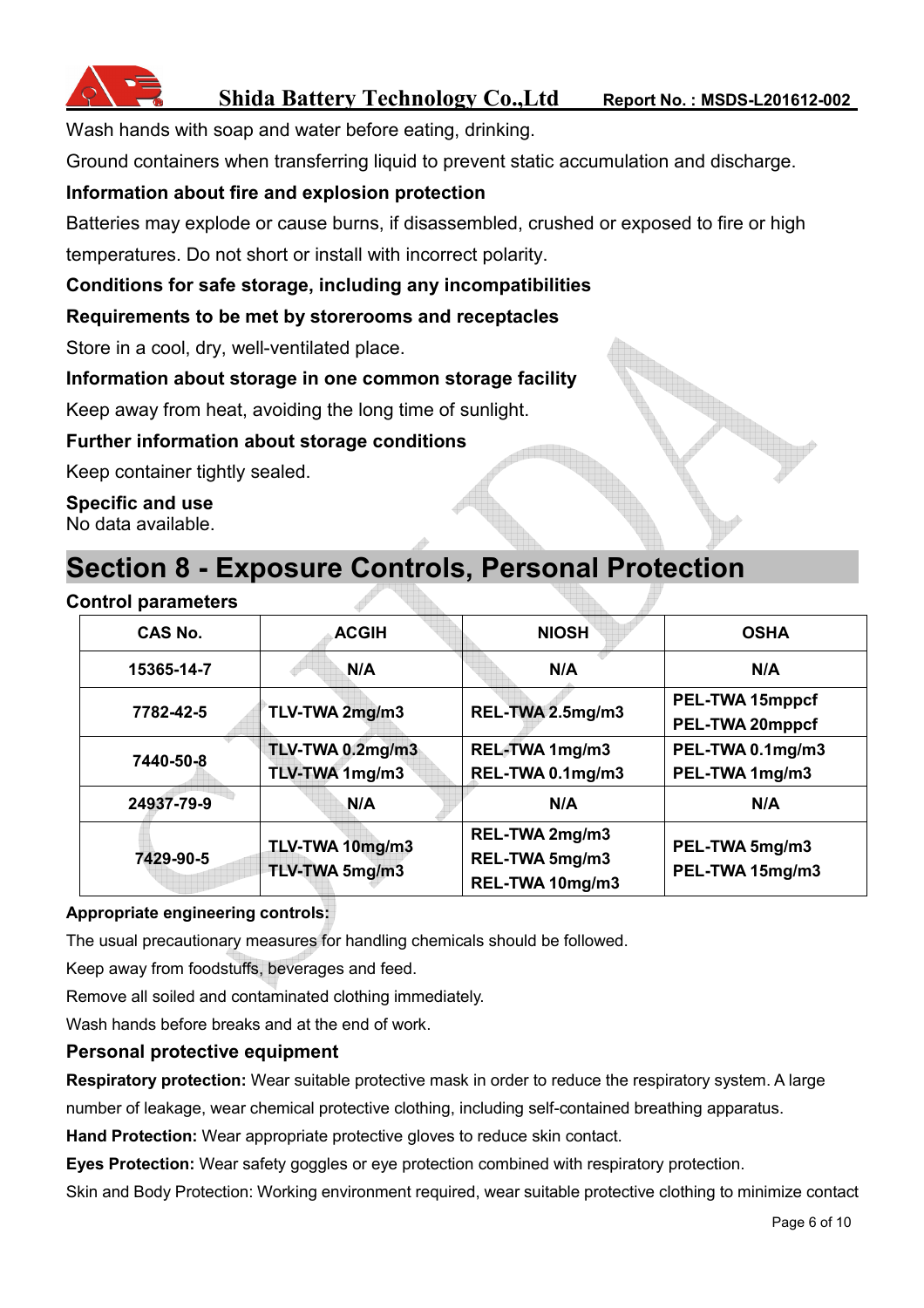

with skin. The type of protective equipment must be according to the concentration and the content of certain hazardous substances in the workplace.

# **Section 9 - Physical and Chemical Properties**

#### **Information on basic physical and chemical properties**

| Colour:                                        | Silver.        |
|------------------------------------------------|----------------|
| <b>Physical State:</b>                         | Prismatic.     |
| Odour:                                         | Not available  |
| pH:                                            | Not available. |
| <b>Melting point/freezing point:</b>           | Not available. |
| Initial boiling point and boiling range:       | Not available. |
| <b>Flash Point:</b>                            | Not available. |
| <b>Evaporation rate:</b>                       | Not available. |
| Flammability (solid, gas):                     | Not available. |
| <b>Explosion Limits (vol% in air):</b>         | Not available. |
| Vapour pressure, kPa at 20°C:                  | Not available. |
| Vapor density:                                 | Not available. |
| Density/Relative density (water = 1):          | Not available. |
| Solubility(ies):                               | Not available. |
| <b>Partition coefficient: n-octanol/water:</b> | Not available. |
| Auto-ignition temperature:                     | Not available. |
| <b>Decomposition temperature:</b>              | Not available. |
| <b>Viscosity:</b>                              | Not available. |

# **Section 10 - Stability and Reactivity**

**Reactivity:** Data not available.

**Chemical stability:** Stable.

**Possibility of hazardous reactions:** Data not available.

**Conditions to Avoid** 

Flames, sparks, and other sources of ignition, incompatible materials.

#### **Incompatibilities**

Oxidizing agents, acid, base.

#### **Hazardous Combustible Products**

Carbon monoxide, carbon dioxide, lithium oxide fumes.

# **Section 11 - Toxicological Information**

#### **Information on toxicological effects**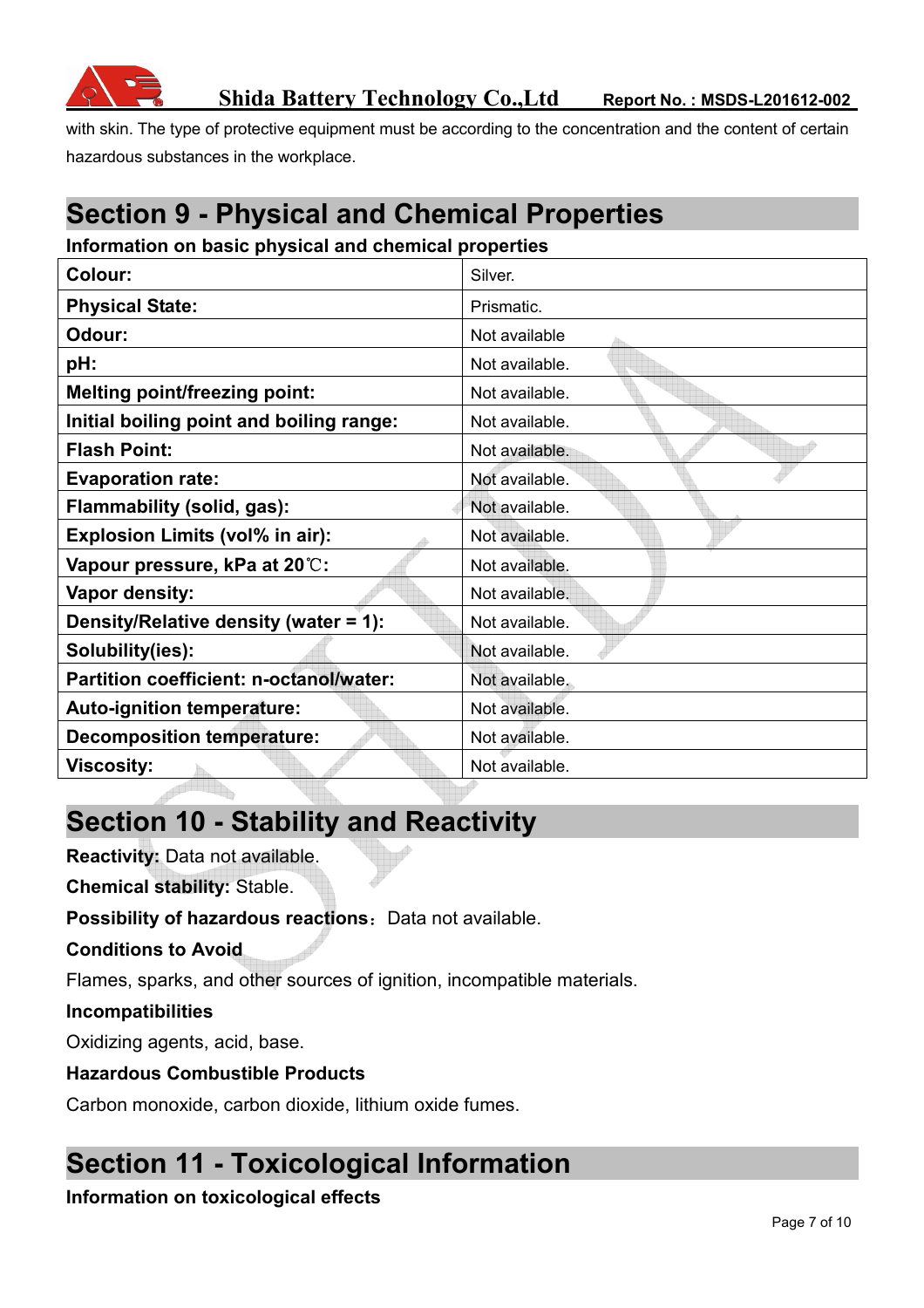

#### **Acute toxicity**

| <b>CAS No.</b> | <b>LC50/LD50</b>   |
|----------------|--------------------|
| 15365-14-7     | No data available. |
| 7782-42-5      | No data available. |
| 7440-50-8      | No data available. |
| 24937-79-9     | No data available. |
| 7429-90-5      | No data available. |
|                |                    |

**Skin corrosion/irritation:** No data available.

**Serious eye damage/irritation:** No data available.

**Respiratory or Skin sensitization:** No data available.

**Germ Cell mutagenicity:** No data available.

**Carcinogenicity:** No data available.

**Reproductive toxicity:** No data available.

**Specific target organ toxicity-Single exposure:** No data available.

**Specific target organ toxicity-Repeated exposure:** No data available.

**Aspiration hazard:** No data available.

**Information on the likely routes of exposure:** No data available.

**Eye:** No data available.

**Skin:** No data available.

**Ingestion:** No data available.

**Inhalation:** No data available.

### **Section 12 - Ecological Information**

**Ecological Toxicity:** No data available. **Persistence and degradability:** No data available. **Bioaccumulative Potential:** No data available. **Mobility in Soil:** No data available. **Other adverse effects:** No data available.

# **Section 13 - Disposal Considerations**

**Disposal methods:** 

**Recommendation:** 

Consult state, local or national regulations to ensure proper disposal.

**Uncleaned packaging** 

**Recommendation:** Disposal must be made according to official regulations.

### **Section 14 - Transport Information**

| <b>UN Number</b> |  |
|------------------|--|
|                  |  |

IATA UN3480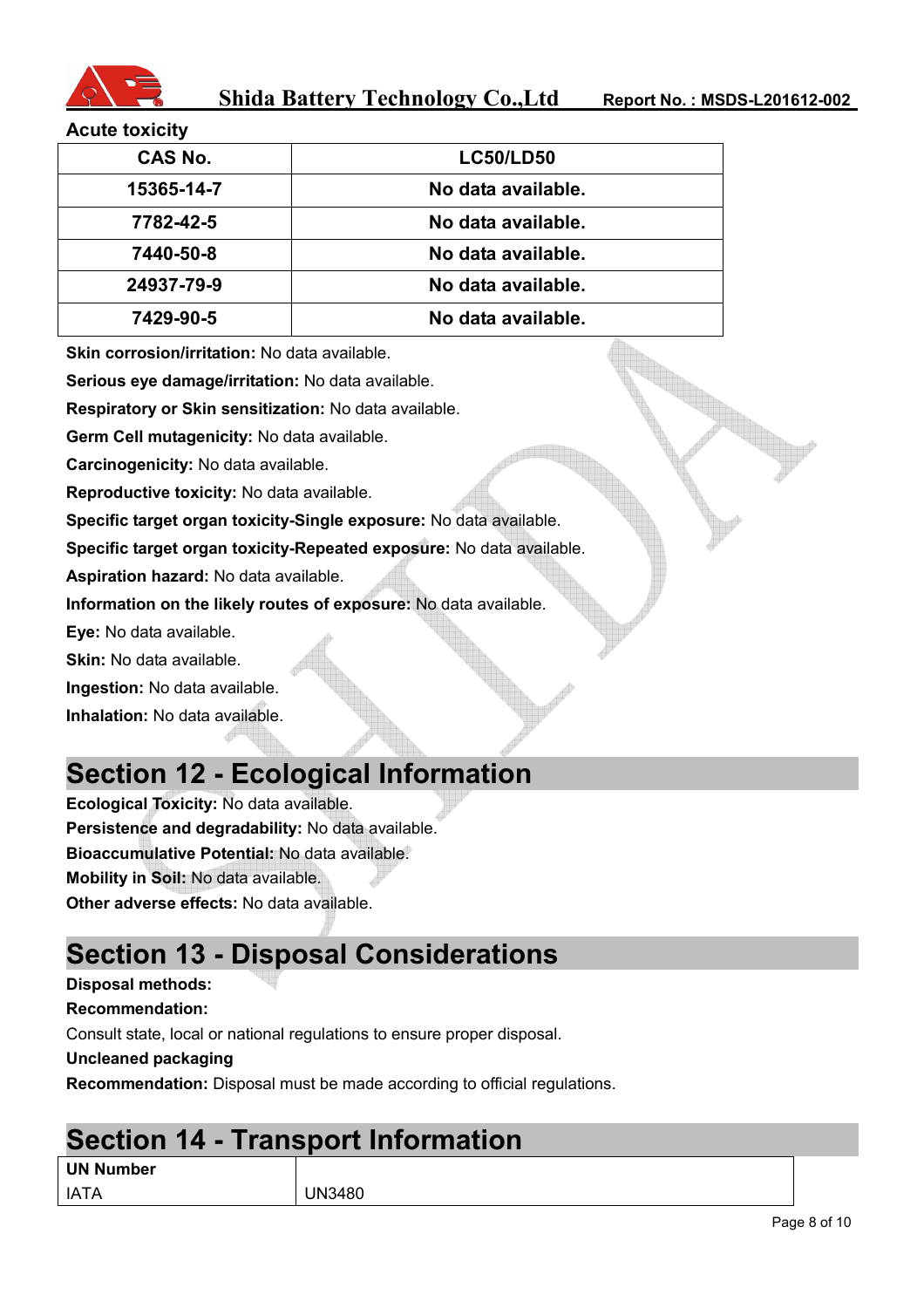|                                   | <b>Shida Battery Technology Co., Ltd</b><br>Report No.: MSDS-L201612-002 |
|-----------------------------------|--------------------------------------------------------------------------|
| <b>IMDG</b>                       | <b>UN3480</b>                                                            |
| <b>Model Regulation</b>           | <b>UN3480</b>                                                            |
| <b>UN Proper shipping name</b>    |                                                                          |
| <b>IATA</b>                       | <b>Lithium ion Batteries</b>                                             |
| <b>IMDG</b>                       | <b>Lithium ion Batteries</b><br><b>Lithium ion Batteries</b>             |
| <b>Model Regulation</b>           |                                                                          |
| <b>Transport hazard class(es)</b> |                                                                          |
| <b>IATA</b>                       | 9                                                                        |
| <b>IMDG</b>                       | 9                                                                        |
| <b>Model Regulation</b>           | 9                                                                        |
| Packing group                     |                                                                          |
| <b>IATA</b>                       | N/A                                                                      |
| <b>IMDG</b>                       | N/A                                                                      |
| <b>Model Regulation</b>           | N/A                                                                      |
| <b>Packaging Sign</b>             |                                                                          |
| <b>IATA</b>                       | N/A                                                                      |
| <b>IMDG</b>                       | N/A                                                                      |
| <b>Model Regulation</b>           | N/A                                                                      |
| Environmental hazards             |                                                                          |
| Marine pollutant:                 | No                                                                       |
| Special precautions for user      | Not applicable.                                                          |

#### **Transport information:** The Portable Jump starter & Power Supply (3\*1064145TP-8000)

According to the Packing Instruction 965 of IATA DGR **57th** Edition for transportation.

According to the special provision 188 of IMDG (37-14) or the 《Recommendations On The Transport Of Dangerous Goods-Model Regulations》 (19th).

1. Each small package including battery more than 2.5Kg, according to Packing instruction 965 section IB of IATA DGR 57th Edition for transportation, or the special provision 188 of IMDG, or the 《Recommendations on the Transport of Dangerous Goods-Model Regulations》.

By Air--- The goods are subject to the Class 9 hazard .Exceeds the standard of Table 965-IB By Air ,so it belongs to dangerous goods .Each packages must be labeled with a" lithium battery handling label" in addition to "the Class 9 hazard label "and "Cargo Aircraft Only".

By Sea---The goods are packaged according to the special provision 188 of IMDG, the goods are not subject to IMDG By Sea

2. Each small package including battery less than 2.5Kg, according to Packing instruction 965 section II of IATA DGR 57th Edition for transportation, or the special provision 188 of IMDG, or the 《Recommendations on the Transport of Dangerous Goods Model Regulations》.

By Air---Exceeds the standard of Table 965- II By Air ,so it doesn't belong to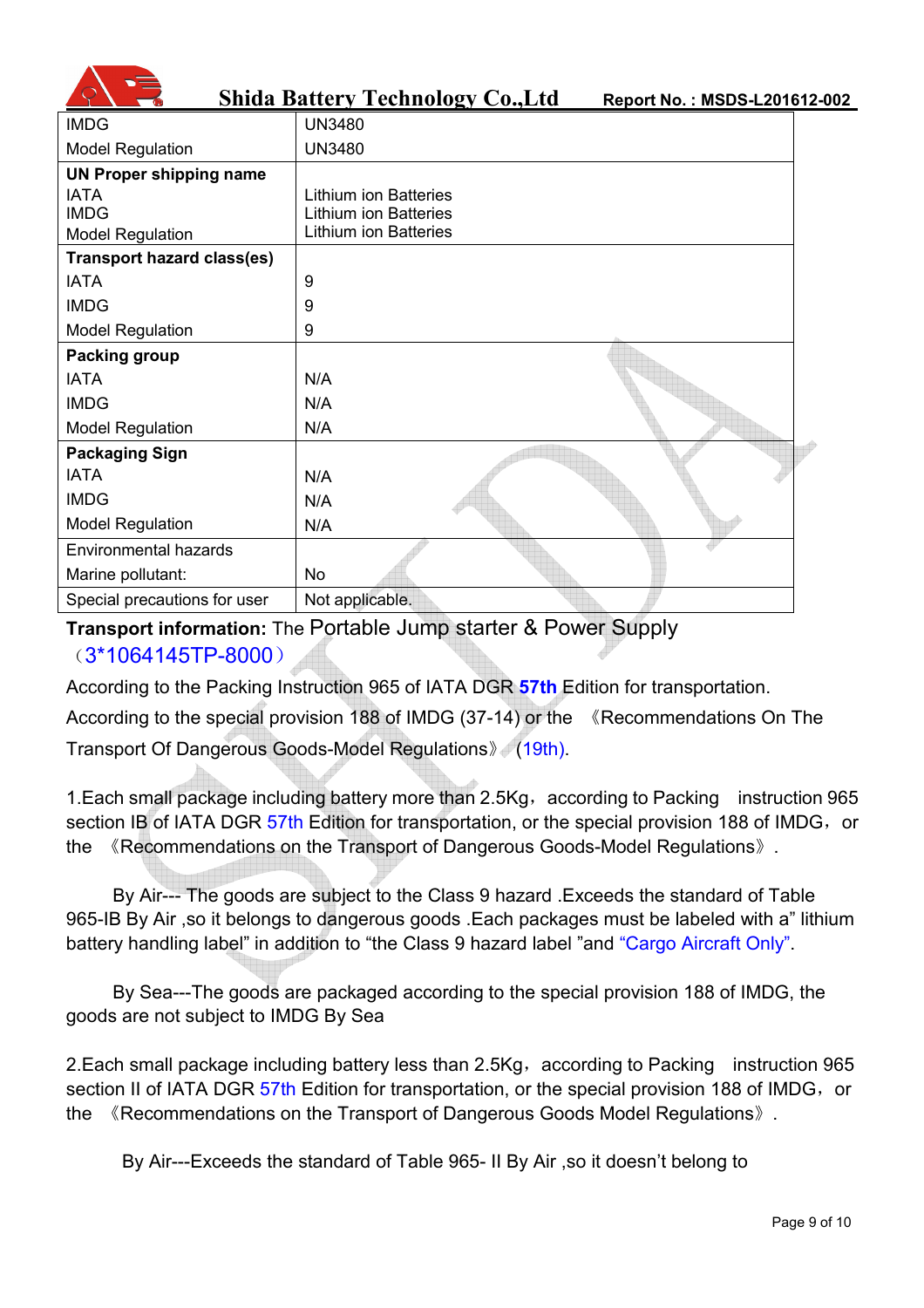

dangerous goods .Each packages must be labeled with a" lithium battery handling label" and "Cargo Aircraft Only".

By Sea---The goods are packaged according to the special provision 188 of IMDG, the goods are not subject to IMDG By Sea

**Transport Fashion:** By air, by sea, by railway, by road.

### **Section 15 - Regulatory Information**

**Safety, health and environmental regulations/legislation specific for the substance or mixture** 

|        | <b>DSL/NDSL</b>                                               | <b>EINECS/ ELINCS/ NLP</b> |
|--------|---------------------------------------------------------------|----------------------------|
|        | <b>Listed DSL</b>                                             | Listed                     |
| Listed | <b>Listed DSL</b>                                             | Listed                     |
| Listed | <b>Listed DSL</b>                                             | Listed                     |
| Listed | <b>Listed DSL</b>                                             | Listed                     |
| Listed | <b>Listed DSL</b>                                             | Listed                     |
|        | <b>TSCA</b><br>Listed<br>Listed<br>Listed<br>Listed<br>Listed | <b>IECSC</b><br>Listed     |

### **Section 16 - Additional Information**

**Modification record:** 

**Notice to reader** 

**To the best of our knowledge, the information contained herein is accurate. However, neither the above named supplier nor any of its subsidiaries assumes any liability whatsoever for the accuracy or completeness of the information contained herein.** 

**Final determination of suitability of any material is the sole responsibility of the user. All materials may present unknown hazards and should be used with caution. Although certain hazards are described herein, we cannot guarantee that these are the only hazards that exist.** 

**Other Information:** 

**CAS: (Chemical Abstracts Service);** 

**EC: (European Commission);** 

**ACGIH: (American Conference of Governmental Industrial Hygienists);** 

**NIOSH: (US National Institute for Occupational Safety and Health);** 

**OSHA: (US Occupational Safety and Health);** 

**TLV: (Threshold Limit Value)** 

**TWA: (Time Weighted Average);** 

**STEL: (Short Term Exposure Limit);** 

**PEL: (Permissible Exposure Level);**